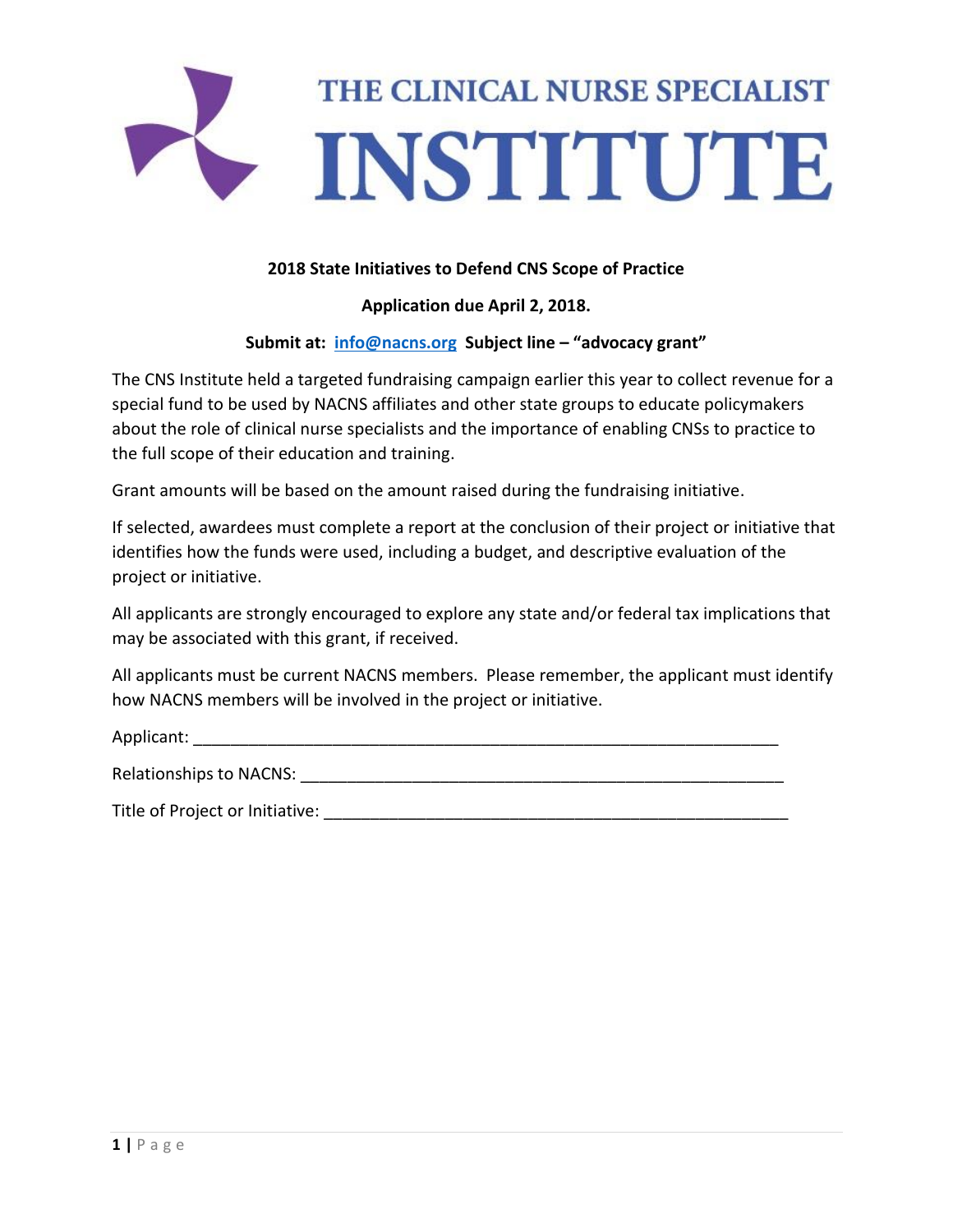Timeline of Project or Initiative: \_\_\_\_\_\_\_\_\_\_\_\_\_\_\_\_\_\_\_\_\_\_\_\_\_\_\_\_\_\_\_\_\_\_\_\_\_\_\_\_\_\_\_\_\_\_

Please describe the project or initiative. (limit 250 words):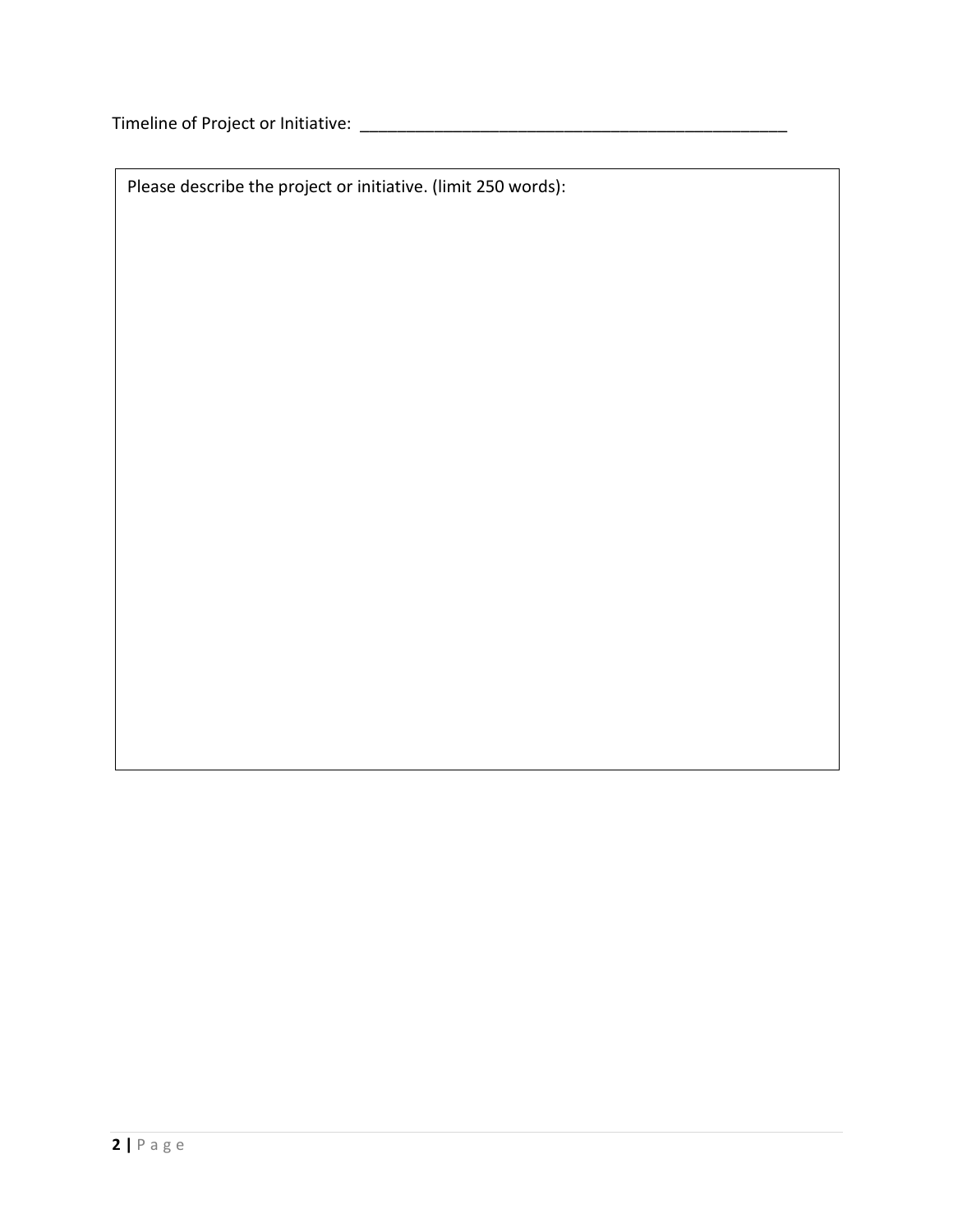How will the project or initiative by evaluated? What constitutes success? (limit 250 word)

Estimated Budget: Please identify how the requested funds will be used and if the project or initiative will use funds from another source. A preliminary budget must be included